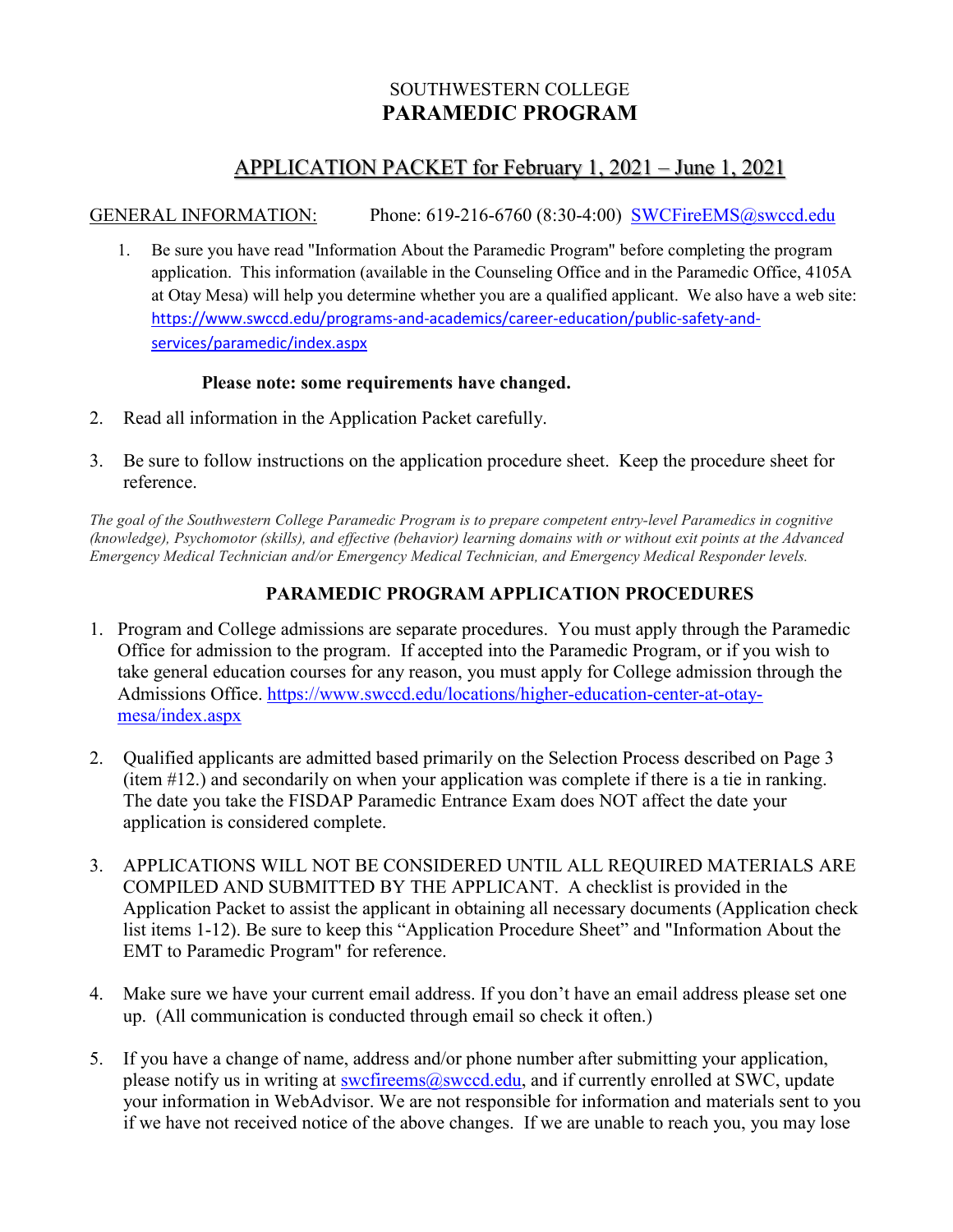priority for space in the program.

- 6. Successful completion of an approved Paramedic Preparation class is required. Southwestern College has a "Prep" class in the Fall, Spring & Summer semesters (EMTP 115). See website or college schedule of classes for more information.
- 7. Two (2) original letters of recommendation are required. Letters should be on company or agency letterhead. One must come from a higher level medical provider (paramedic, RN or MD) or supervisor. The other can be from a peer. If company or agency letterhead is not available or inappropriate, then the writer's name and contact info should be at the top of the letter in letterhead format. **The letters must be signed and dated originals**.

#### 8. PRE-REQUISITE TESTING:

We use the FISDAP Paramedic Entrance Exam to measure EMT knowledge, reading, and math. It will be taken in May, online, at no cost to the applicant. Details to follow once your application is complete. ALL qualified applicants must take this test and pass with 70% or better.

#### 9. RECORDS:

The applicant is required to compile all records. The required records are listed on the Application Checklist. The applicant is to check off each item on the checklist as it is placed in the folder. No applications will be considered until all records are complete. If you have previously applied to the Southwestern College Paramedic Program, check to see if records are still available in the Paramedic Program Office. If so, they can be activated with updated information and certification cards.

 $\rightarrow$  Copies of certs/cards should be combined on one page. They do not need to be copied separately.

#### 10. TRANSCRIPTS:

Official (sealed) transcripts are required for any class or degree you are using to meet the qualifications (math, reading,  $A \& P$ , medical terminology). Official transcripts cannot be submitted with your application (hand carried/issued to student). **They must be submitted by mail from the other college to**:

> SWC Higher Ed. Center, Otay Mesa Attn: Paramedic Program 8100 Gigantic St. San Diego CA 92154

#### 11. LETTER FROM EMPLOYER

Applicants need to document EMT work experience equivalent to 6 months full-time with a letter from your employer(s) verifying work as an EMT-B or AEMT. Full-time means a minimum of ten (10) 24-hour shifts per month, or 14 12-hour shifts per month. Those working other shifts must have at least 1,000 hours.

Letters from employers should be on agency or company letterhead, and must be signed by someone with the authority to verify employment such as Payroll or Human Resources personnel. The letter should state your name, the dates of employment, your job title, whether you are employed full-time or part-time, and the approximate number of hours you work per shift and/or week or month. The letter does not need to include a recommendation or comments on your job performance.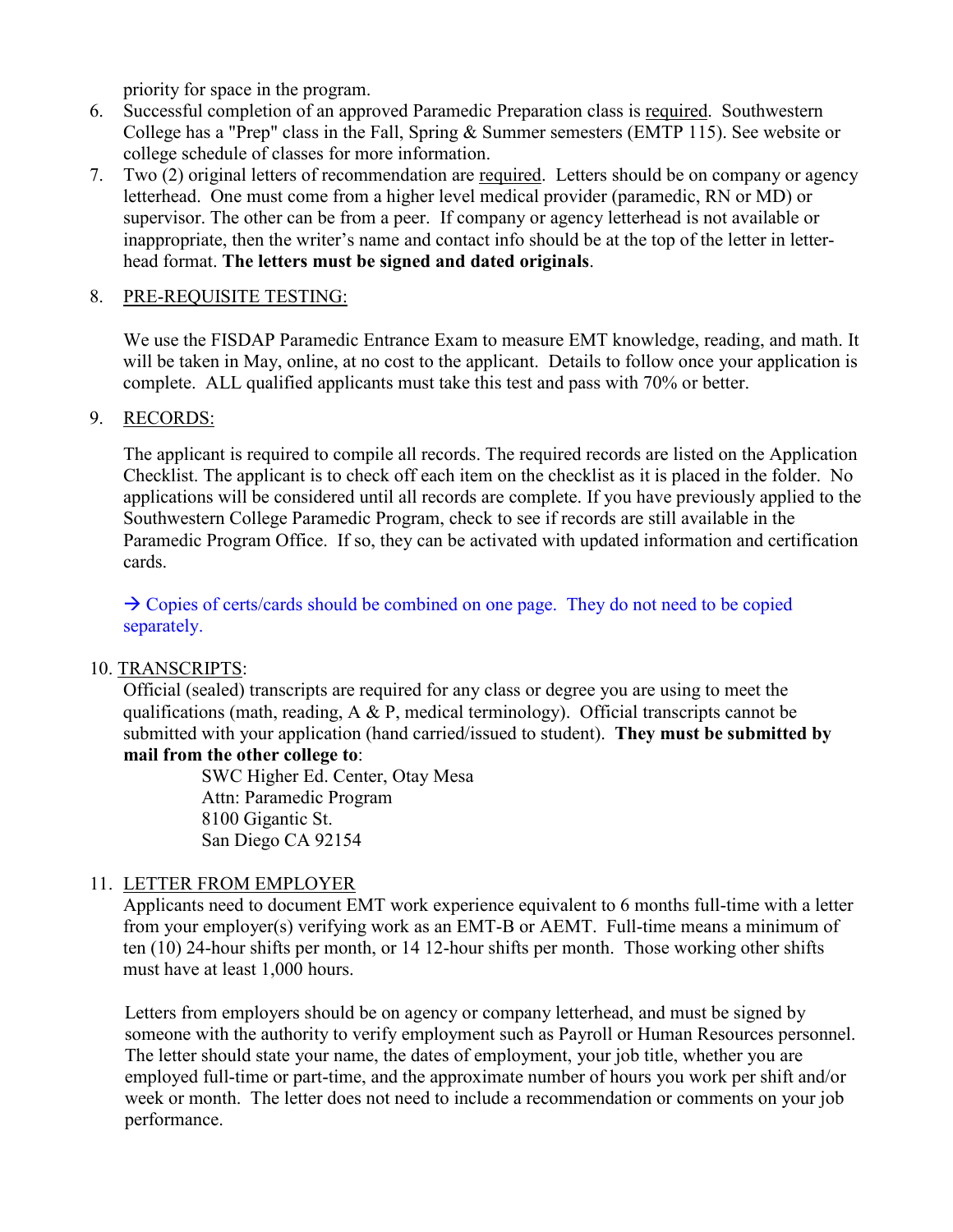### 12. PARAMEDIC PROGRAM SELECTION PROCESS (SCENARIO & INTERVIEW)

Once your application is complete and you've passed the written test, selection into the paramedic education program will be determined based on an assessment of your cognitive, psychomotor and affective abilities. This will include:

- 1. A static patient care scenario based on NREMT (BLS) standards, using different cases to measure your ability to assess, treat and identify potential life-threats, while establishing a working differential diagnosis list. The student will verbally assess and discuss the patient scenario with the evaluators.
- 2. All applicants will be interviewed to assess their qualifications and to identify those applicants who have demonstrated a passion for success in EMS. We actively seek those applicants who have a history of being respectful, personable, are effective communicators, have exhibited leadership traits and consistently conduct themselves with integrity.

### 13. ICS 100, 200, 700, 800:

Submit a copy of the individual course completion record documenting successful completion of each of the courses with five (5) years of the start-date for the upcoming paramedic class. The classes are free and can be completed online through the FEMA training website. Due by August  $1^{\text{st}}$ .

## 14. GROUP INFORMATION/ORIENTATION SESSION:

An information/orientation meeting for accepted applicants and alternates will be held on **July 9, 2021 at 0930** at the Southwestern College Higher Education Center at Otay Mesa, Room 4409. The program director, faculty, and student support services will be present to answer questions and clarify information about the Paramedic Program. Attendance is mandatory.

## 15. BACKGROUND CHECK:

Every student will be required to complete a background check. Note: Clinical sites may exclude students and the State may refuse to license individuals who have been convicted of a crime. If you have concerns about this, you may contact San Diego County EMS at 619-285-6429, or the EMSA's Enforcement Unit at 916-322-4336. (See EMS Authority's Licensure Denial Policy at <http://www.emsa.ca.gov/paramedic/faq.asp> )

### SUGGESTIONS FOR PREPARING TO START PARAMEDIC SCHOOL:

- Make sure you know your EMT protocols and skills.
- Get as much ALS ambulance experience as possible.
- Start reading the Anatomy and Physiology and the Pathophysiology chapters of the paramedic text book.
- Develop good communication and people skills. Learn to interact with all age groups on an appropriate level. Develop good patient rapport.
- Develop leadership skills. Learn to delegate and give direction to others in a decisive, confident manner (without being too abrupt).
- Get your finances in order. You should not be working full time during paramedic school, so make sure you have enough money to see you through the year. Have some money in savings as a buffer in case you have unforeseen expenses (i.e. vehicle repairs).
- Paramedic school is a huge time commitment and can be hard on personal relationships. Make sure you are ready to commit the time, energy and money to the program.
- Be dedicated; in this next year becoming a paramedic will have to be your  $#1$  goal.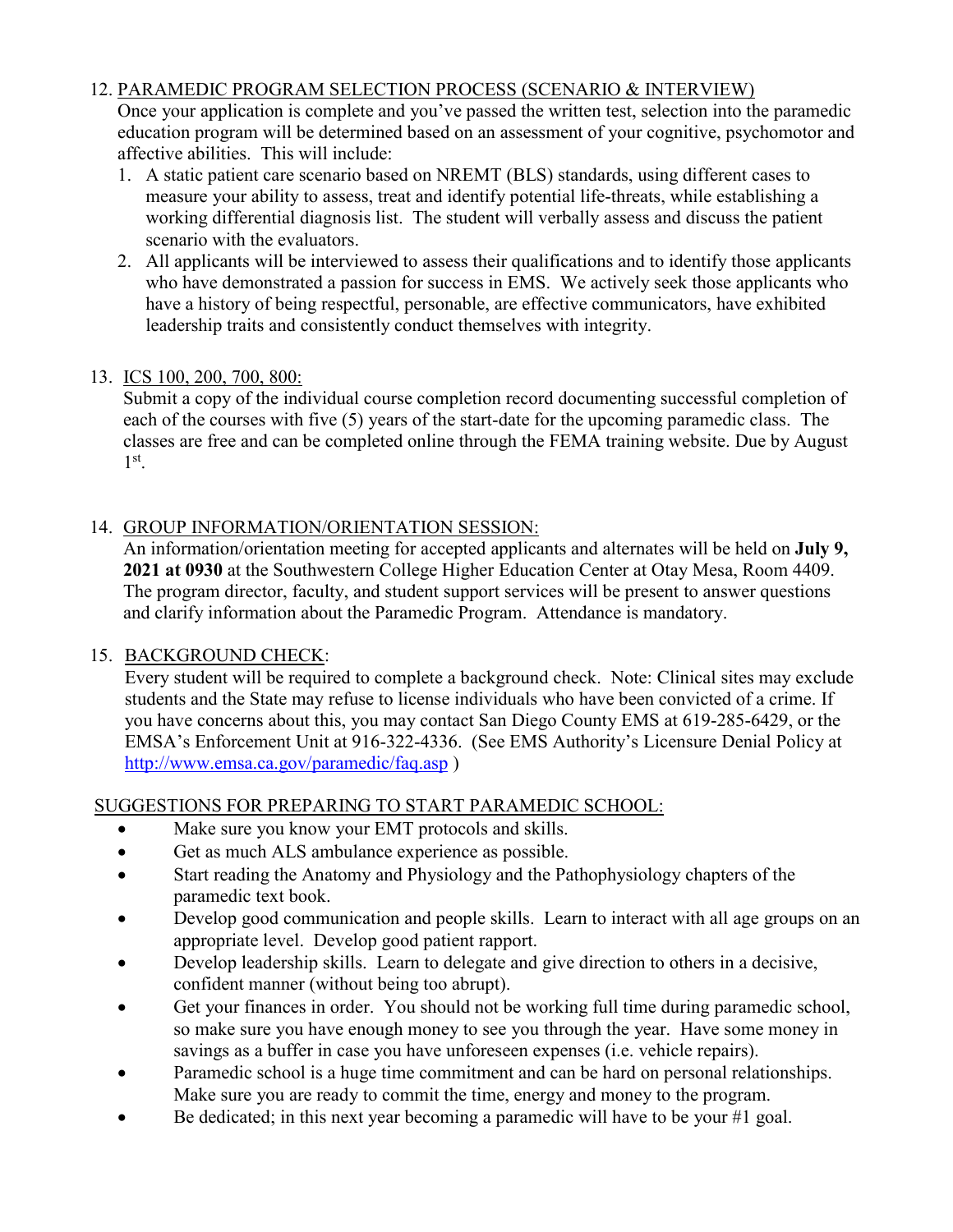The Southwestern College Paramedic Training Program is accredited by the Commission on Accreditation of Allied Health Education Programs [\(www.caahep.org\)](http://www.caahep.org/) upon the recommendation of the Committee on Accreditation of Educational Programs for the Emergency Medical Services Professions (CoAEMSP).

25400 US Highway 19 North Suite 158 Clearwater, FL 33756 Phone: (727) 210-2350 Fax: (727) 210-2354 Email: mail@caahep.org **[www.caahep.org](http://www.caahep.org/)**

\*\* Roger Haley Scholarship Available: [www.cvfirefighters.org](http://www.cvfirefighters.org/) (annual deadline June 15) \*\*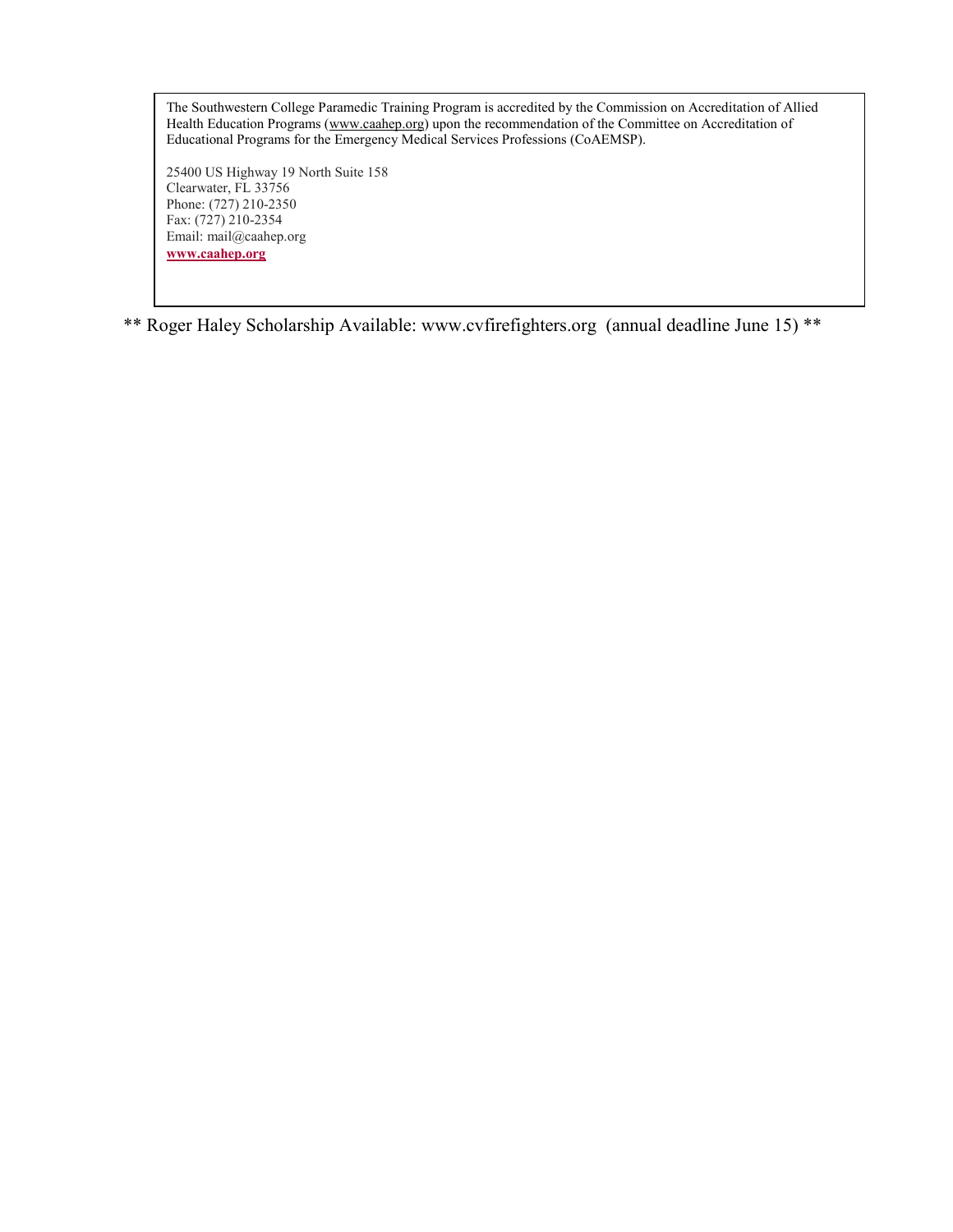# **PARAMEDIC PROGRAM**

## Date: Applicant's LAST NAME:  **FIRST NAME: \_\_\_\_\_\_\_\_\_\_\_\_\_\_\_\_\_\_\_\_\_\_\_\_**  APPLICATION CHECKLIST **SWC** ID #:

DIRECTIONS FOR APPLICANT:

Fill in information requested in items 1 through 11 below. Check left column when item is completed and included with application. Bring all items checked, including this Checklist to the Paramedic Office, 4105A at the SWC Higher Education Center at Otay Mesa in a 9" x 12" file folder (not an envelope). Call 619-216-6760 for assistance if you cannot come between 8:30 and 4:00.

In Folder Completed PLEASE PRINT

1. Application Form

 $\overline{a}$ 

- 2. VERIFICATION OF HIGH SCHOOL GRADUATION OR EQUIVALENT a. Official high school transcript showing graduation, or copy of diploma. Name of School City & State Name Enrolled
- -or-
- b. GED passing score OR other proof of high school equivalency or graduation:
- 3. Copy of current California & County EMT-1 Certificates.
- 4. Current CPR card (AHA Health Care Provider level)
	- 5. Reference letter from employer (on letterhead, signed) verifying minimum 6 months work experience as a licensed EMT-B.

Agency:

- \_\_\_ 6. Two letters of recommendation: Peer and higher level EMS or medical personnel. 1.
	- 2.
	- \_\_ 7. A) Ambulance Driver's License expiration date (if applicable)
		- B) Copy of CA Driver's License, gov't photo ID or passport
		- C) Medical Examiners Cert (or equivalent) expiration date (required)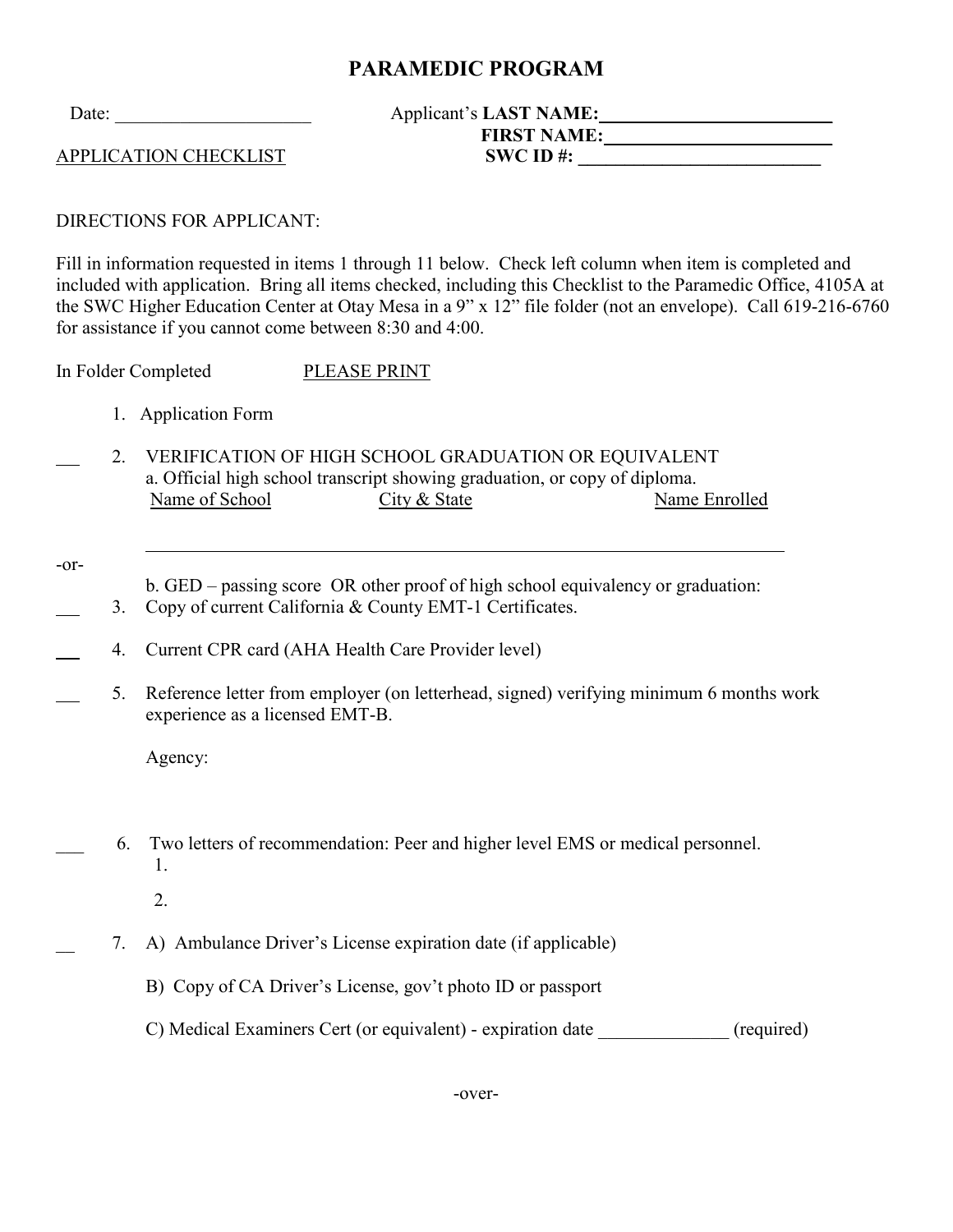- 8. Anatomy/Physiology requirement: \*(SWC offers Biol 190)
	- a. Official transcript verifying completion of 3-4 unit college level anatomy/physiology course with a grade of "C" or better; **-or-**
	- b. Enrollment verification showing current enrollment in 3-4 unit college level course in anatomy/physiology.
- \_\_ 9. Successful completion of approved Paramedic Prep Class (such as EMTP 115, EME 175/175L) or proof of enrollment.

\* Priority will not be given until transcripts, enrollment verification or assessment tests for items 8 & 9 have been received.

Tests:

- 10. Online FISDAP Paramedic Entrance Exam (EMT knowledge) test with passing score. (At least 70% correct)
- 11. EMT skills, scenario and interview with qualifying score. Administered by appointment in May after passing other tests. (One time per year – no retakes.)
- \_\_ 12. ICS 100, 200, 700, 800 certifications (due by August 1st)

### PLEASE READ AND SIGN:

The information submitted in this application packet is complete and accurate. I understand that falsification of any information on this application may be cause for non-selection or dismissal from the Paramedic Program.

SIGNED: DATE:

*Official transcripts must be sent from the issuing college directly to: SWC Higher Ed Center, Otay Mesa Attn: Paramedic Program 8100 Gigantic St. San Diego CA 92154*